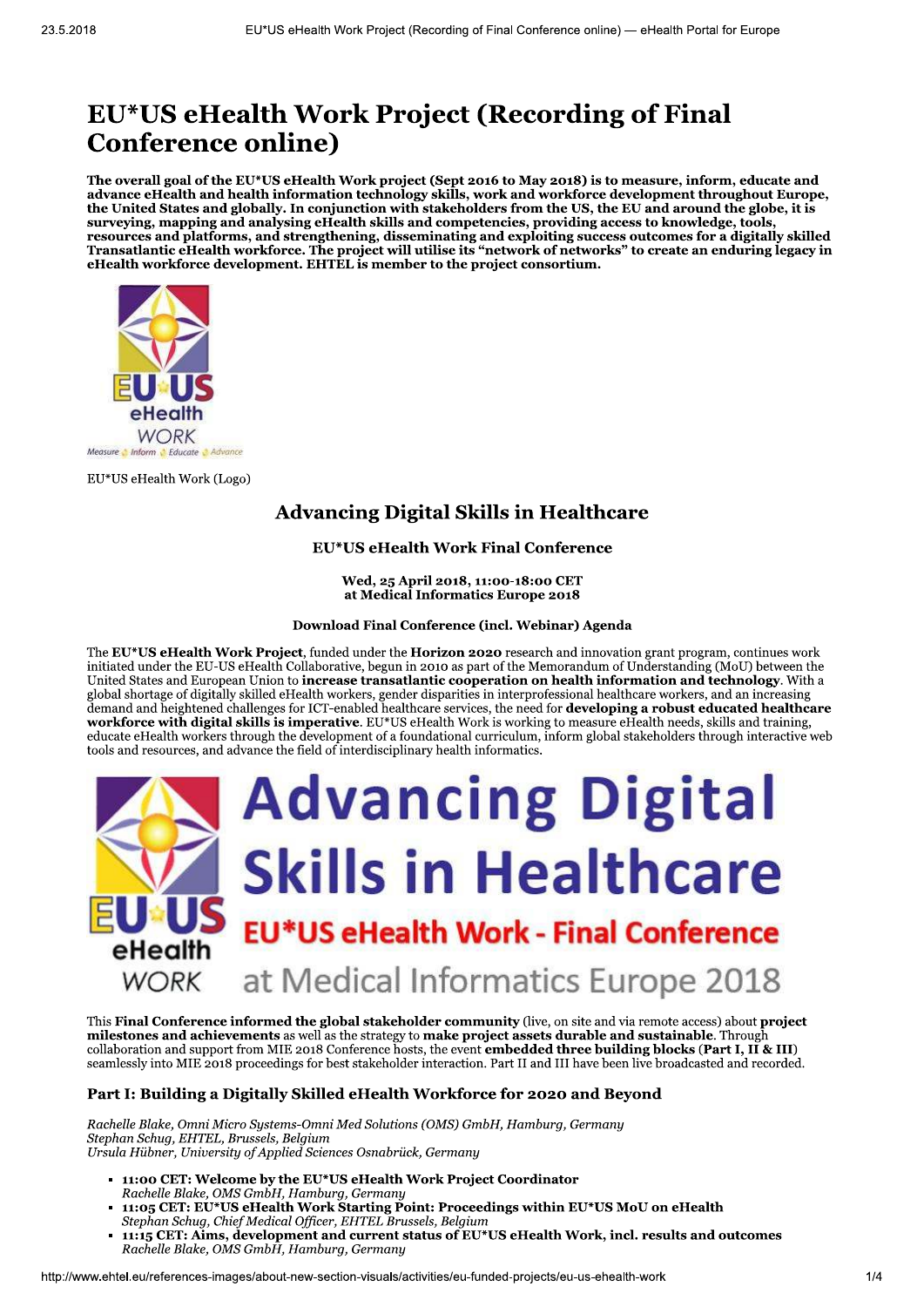- 11:35 CET: International TIGER Recommendation Framework for Health Informatics and its practical application in the EU\*US eHealth Work project
- Ursula Hübner, TIGER Int. Co-Chair, University of Applied Sciences Osnabrück, Germany<br>11:50 CET: EU\*US Interactive Web Platform and the TIGER Virtual Learning Environment (VLE)
- Toria Shaw, Senior Manager, Clinical Informatics, HIMSS/TIGER Initiative, Chicago, IL, USA
- 12:00 CET: Stakeholder Roundtable: What needs to be done to develop the healthcare workforce? Moderator: Stephan Schua Panellists: Speakers, as listed above, in addition to:
	-

Alpo Värri, Tampere University of Technology, Finland<br>Rachelle Kaye, EHTEL, Member of the Board of Directors & Senior International Consultant at Assuta Medical Centers, Tel Aviv, Israel

Marisa Wilson\*, USA; Paula Procter\*, UK; Kaija Saranto\*, Finland (\*TIGER International)

#### **Access recordings (Presentations and Audio):**

## Part II: EU\*US eHealth Work Hands-on Demonstrations (BYOD)

View/listen Recording: https://himss.webex.com/himss/lsr.php?RCID=e69f55cd028342b6b0659a13bba14605

- 13:30 CET: Welcome & Introduction to EU\*US eHealth Work interactive hands-on demonstrations Stephan Schug, Chief Medical Officer, EHTEL Brussels, Belgium
- 13:35 CET: HIMSS TIGER Landing Page Overview and VLE Demo
- Toria Shaw, Senior Manager, Clinical Informatics, HIMSS/TIGER Initiative, Chicago, IL, USA 13:55 CET: Foundational eHealth Curriculum for the Healthcare Workforce: Hands-On
- Exemplar Case 1: Medical Terminology - Exemplar Case 2: Health Informatics Principles<br>Angelique Blake, Rachelle Blake, OMS GmbH, Hamburg, Germany Alpo Värri, Tampere University of Technology, Finland 14:25 CET: HITComp, a comprehensive repository of digital skills needed by the health work force Rachelle Blake, OMS GmbH, Hamburg, Germany

#### Part III: EU\*US eHealth Work Interactive presentation of project achievements, milestones and outcomes

View/listen Recording: https://himss.webex.com/himss/lsr.php?RCID=09a6b9b3511f489d94b9a7f22a96c4da Co-Chairs: Rachelle Blake, OMS GmbH, Germany / Stephan Schug, EHTEL, Belgium

- 15:30 CET: EU\*US eHealth Work Project Overview: Creating Tools, Resources and Innovations for the eHealth Workforce
- Rachelle Blake and Angelique Blake, OMS GmbH, Hamburg, Germany
- 15:50 CET: The Voice of Global Experts on eHealth Competencies and Gaps in eHealth Education Ursula Hübner, TIGER Int. Co-Chair, University of Applied Sciences Osnabrück, Germany 16:10 CET: Bringing Survey Findings to Life via 22 Global Case Studies

Toria Shaw, Senior Manager, Clinical Informatics, HIMSS/TIGER Initiative, Chicago, IL, USA<br>Jessica Liston, Intern at HIMSS TIGER Initiative, Santa Cruz, CA, USA Rachelle Kaye, EHTEL, Member of the Board of Directors & Senior International Consultant at Assuta Medical Centers, Tel Aviv, Israel

- 16:40 CET: Foundational eHealth Curriculum for the Healthcare Workforce: Overview Alpo Värri, Tampere University of Technology, Finland
- 17:00 CET: Beyond EU\*US eHealth Work: Making Achievements and Assets Sustainable Rachelle Kaye, EHTEL & Assuta Medical Centers

17:20 CET: Stakeholder Roundtable: Next Steps to Materialise Better Digital Skills for the Health Workforce Moderator: Stephan Schuq Panellists: Speakers, as listed above, in addition to: Kaija Saranto\*, University of Eastern Finland;<br>Elina Rajalahti\*, Laurea University of Applied Sciences; Paula Procter\*, UK (\*all panellists are actively involved in TIGER International)

## EU\*US eHealth Work Project Germany Stakeholder Event Tue, 19 September, 7:30-9:00am CST/14:30-16:00 CET

## **Download Full Webinar Agenda**

In order for users to utilise health IT properly, the healthcare workforce must possess the necessary competencies. Moreover, health IT has to be capable of supporting healthcare processes and applications. To this end, not only users but also developers have to possess the necessary competencies. This workshop is therefore dedicated to exploring education for digitalisation from different perspectives and takes the international viewpoint into account. The workshop is organised by different GMDS groups (WG Nursing Informatics and Präsidiumskommission "Curricula der Medizinischen Informatik") together with the EU\*ŬS eHealth Work Project funded by Horizon2020 and the TIGER Initiative.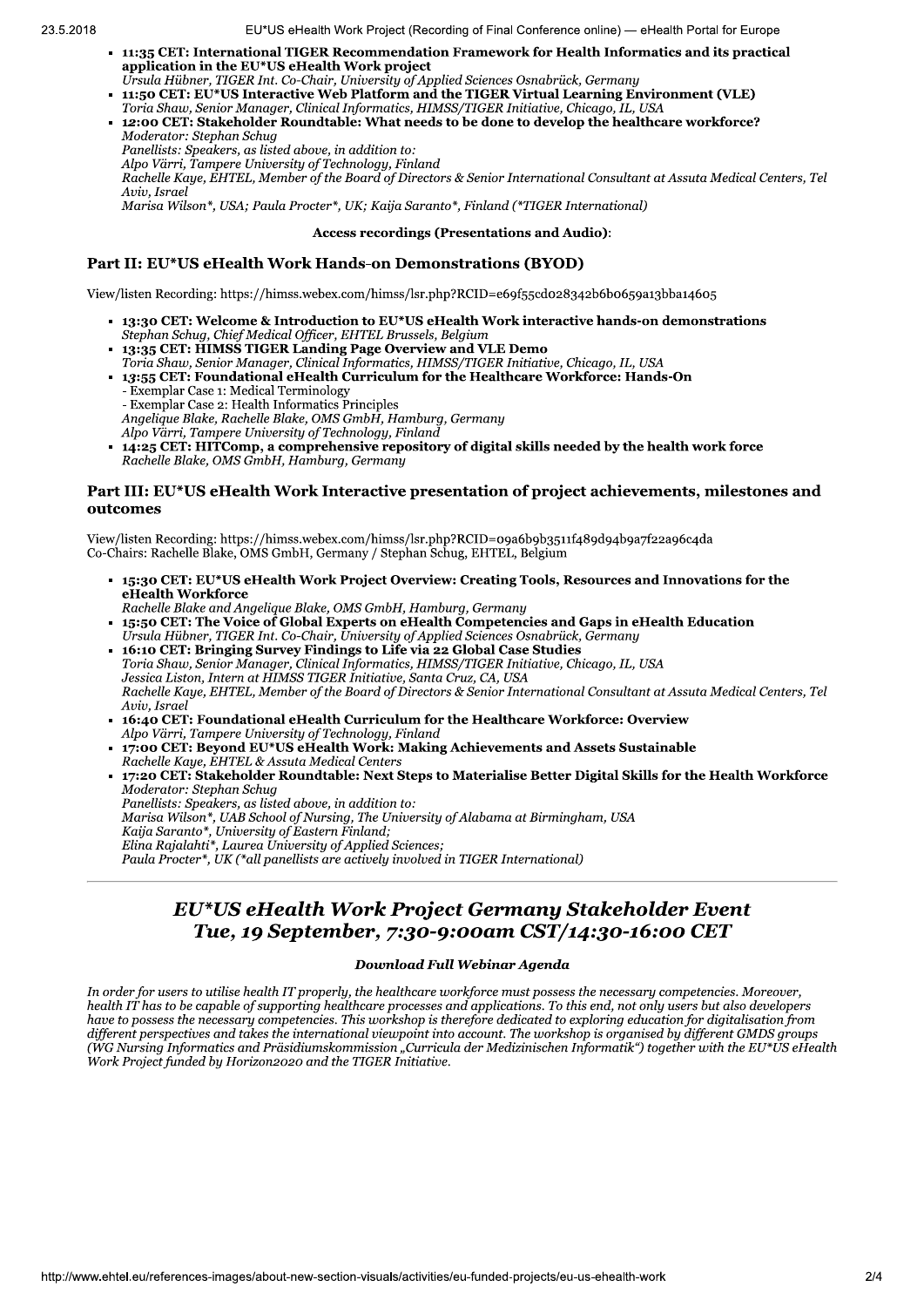23.5.2018

EU\*US eHealth Work Project (Recording of Final Conference online) — eHealth Portal for Europe



The project has been presented by

- Rachelle Blake, Angel Blake, Omni Micro Systems-Omni Med Solutions GmbH, Hamburg, Germany/San Francisco, CA,
- USA: Toria Shaw, HIMSS North America/TIGER Initiative, Chicago, IL USA.
- Ursula Hübner, Johannes Thye, Hochschule Osnabrück, Germany;
- Stephan Schug, EHTEL, Brussels, Belgium;
- Alpo Värri, Technical University Tampere, Finland (remote)

## EU\*US eHealth Skills Collaboration Opportunity (Stakeholder Event & Webinar)

#### See recorded Webcast at https://connect.funet.fi/tut\_ehealth\_collaboration (Adobe Connect)

#### **Download Webinar Agenda**

Interactively broadcasting a session of the 43rd Finnish Healthcare ICT Conference, the webinar publishes the results obtained so far in the EU\*US eHealth Work project. The project aims at improving the digital skills of all people working in health care to make better use of technology and health information systems. The webinar will gather inputs from the global audience to advance the mission and achieve the goals of the project under the Horizon 2020 programme.

- **12:00 CET: Presentation of the EU\*US eHealth Work Project** Rachelle Blake, Omni Micro Systems, Germany & USA; EU\*US eHealth Work Coordinator
- 12:30 CET: Results: eHealth Education Today
- Johannes Thye, University of Applied Sciences Osnabrück, Germany
- 13:00 CET: Foundational eHealth Curricula Alpo Värri, Johanna Tolonen, Tampere University of Technology, Finland<br>13:30 - 14:00 CET: Webinar Pause / Coffee break on site
- 
- 14:00 CET: Resources, Tools and Certification in eHealth featuring the TIGER VLE Toria Shaw, Healthcare Information and Management Systems Society (HIMSS), USA

14:30 CET: Roundtable Discussion and Feedback: Next Steps for a Digitally Skilled Health Work Force Moderator: Stephan Schuq, European Health Telematics Association, Belgium Opening Remarks: Hicham Abghay, Steinbeis 2i GmbH, Germany

#### Panelists:

- Kaija Saranto, Professor in Health and Human Services, University of Eastern Finland Kuopio, Vice President of the International Medical Informatics Association
- Sari Palojoki, University of Eastern Finland Kuopio
- Elina Kontio, Turku Amk, Finland
- Elina Rajalahti, Principal Lecturer, Laurea University of Applied Sciences. Finland
- and all programme speakers (Rachelle Blake, Johannes Thye, Alpo Värri, Johanna Tolonen, Toria Shaw & Hicham Abghay)

#### The EU\*US eHealth Work Project..

- Addresses eHealth skills for all healthcare workers in the EU, North America and around the globe and for the full spectrum of job roles, spanning clinical, social care, administration and informatics
- Fosters those skills by ... informing and educating to advance eHealth skills and workforce development.
- Identifies the resources for eHealth competency education and training to make them visible and available
- Download White Paper EU\*US eHealth Works to Improve Global Workforce Development

## **Background to the EU\*US eHealth Work Project**

Today, it is criticial to enhance the experience and performance in the health information technology (HIT) ecosystem. In the digital environment, healthcare authorities are facing huge challenges in ensuring that their personnel have the appropriate skills to provide solid solutions to people's and patient's health. Where to find the appropriate digital skills training for your personnel – or even for yourself – wherever you are based, either side of the Atlantic?